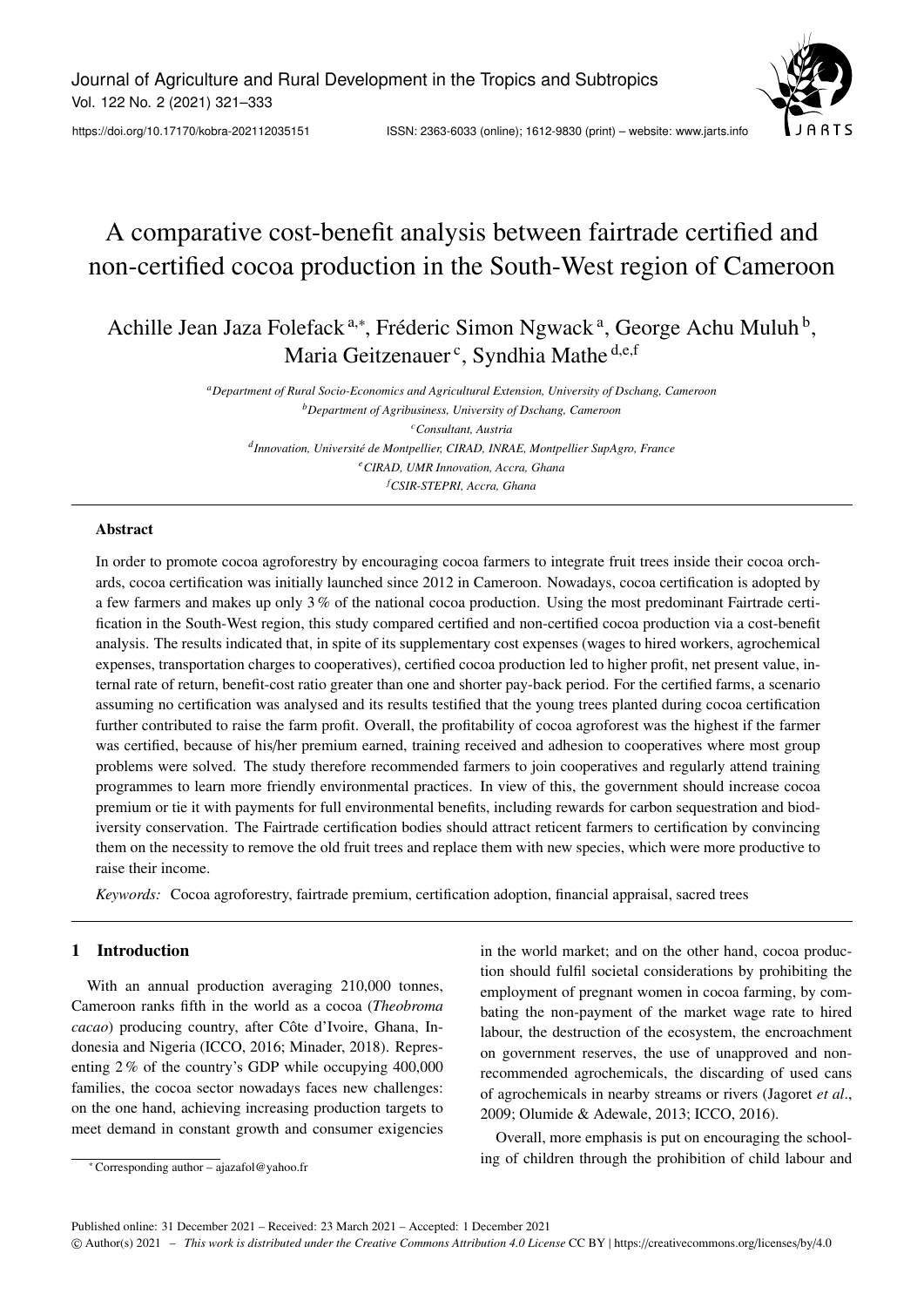discrimination in cocoa farming. Indeed, due to the lack of labour in rural areas caused by the rise in rural exodus, producers are sometimes obliged to use child labour in their cocoa farms (Jaza Folefack, 2015). In 2009, about 230,000 children were employed in cocoa plantations all over the cocoa producing countries including Cameroon (Fairtrade, 2012; ICCO, 2012; ICCO, 2016). The challenge of a more sustainable agriculture, in economic, environmental and social terms, but also more productive, therefore requires the development of environmentally more efficient cocoa production systems. Today, most of the country's cocoa orchards are aging and declining in productivity, while environmental friendly practices are quickly disappearing (Fairtrade, 2012; Jaza Folefack & Darr, 2021). It is in an attempt to overcome these challenges that cocoa certification was launched in Cameroon since 2012. Adopted by a few farmers nowadays, certified cocoa makes up only 3 % of the national cocoa production, and as such the country faces the threat of being banned from sales in international market if all its cocoa production is not certified by the year 2025 (Mbougha, 2015; ICCO, 2016; Ngwack, 2017). The three certification systems currently implemented throughout the national territory are namely: Rainforest Alliance/UTZ Certified, Organic, and Fairtrade. Since the merger in 2018, the UTZ certification programme joined forces with the Rainforest Alliance certified programme to promote responsible and beneficial cocoa production for both the producer and market. Rainforest Alliance/UTZ Certified requires producers to respect certain agricultural practices as well as social and environmental criteria and helps the cocoa producers to put into practice the farming systems that protect the environment (SAN, 2008; ICCO, 2012; Jaza Folefack, 2016; Nlend Nkott *et al*., 2017; Jaza Folefack & Darr, 2021). Organic certification's objective is to maintain ecosystem biodiversity, to improve/protect the health of producers and consumers while reducing poverty (ICCO, 2012; ICCO, 2016). Fairtrade certification's primary objective is to provide producers with fair market access. Its approach is to use trade as a lever for the development and reduction of inequalities, ensuring fair remuneration of producers so that they get better income from their activities. In addition to the funds derived from the marketing of their cocoa, Fairtrade certified producers benefit from a Fairtrade premium, which must be invested in local development projects (Fairtrade, 2012).

This study focuses on the Fairtrade cocoa certification system. Initially launched in 2012 together with the other ones, this is currently the most implemented cocoa certification system in the South-West region of Cameroon. The peculiarity of this certification system in this region is that it promotes respect for good agricultural practices within the

cocoa farm such as: weeding techniques, sanitary harvest, pruning, shading adjustment, spraying method, fertiliser application methods, dosage of pesticides, harvesting and fermentation, respect of agricultural calendar, and namely the diversification of production. In fact, through Fairtrade certification, cocoa producers in this region of the country are encouraged to introduce domestic fruit trees into their orchards. The purpose of this diversification is to enable cocoa producers to diversify their incomes, protect biodiversity, improve shading and control certain diseases (Fairtrade, 2012; Minader, 2018).

Although Fairtrade certification requires even growing domestic fruit trees inside the cocoa orchards, the reticent farmers to certification continue to cultivate cocoa with existing/old fruit trees, which were traditionally inherited from their parents (Jaza Folefack & Darr, 2021). Besides the unwillingness of farmers to plant new fruit trees due to socioeconomic reasons described by Jaza Folefack (2016) (e.g. farmers' high illiteracy rate, low training and education level, ignorance, poverty), this is mainly justified from people traditions and customs in the study area according to which old tree species are protected areas where ancestors live to protect the village from unlucky events (Houngnihim *et al*., 2012; Jaza Folefack & Darr, 2021). Such a way of attributing much cultural or spiritual value to old tree species planted in (agro)-forests was already supported in previous studies by Tchouamo (1998) and Jaza Folefack *et al*. (2019), which revealed that old tree species are prevented from destruction in Western regions of Cameroon because the population believes that their ancestors were killed in the forests hosting these trees during wars and therefore, they are sacred seats or habitat for half-God replacing their forefathers.

Besides the cultural constraints preventing the majority of cocoa producers for removing old fruit trees from their farms, some of these farmers also think that it is less costly, less labour demanding and easier to manage cocoa orchards under their current state rather than planting new fruit trees which are expensive and time consuming for maintenance (Fairtrade, 2012; Jaza Folefack *et al*., 2015; Jaza Folefack, 2016). By refusing to renew their cocoa orchards, we therefore ask ourselves the question whether these reticent farmers to certification are right for not adopting Fairtrade or any other certification process in force in the country. Several recent studies conducted in West Africa have carried out costbenefit analyses of cocoa production under Rainforest Alliance certification (Afari-Sefa *et al*., 2010; Gockowski *et al*., 2013; Norton, 2013; Olumide & Adewale, 2013; Aidoo & Fromm, 2015; N'Dri, 2016). In Cameroon, although studies on cocoa production systems have been quite extensive, less emphasis has been placed on using cost-benefit analysis both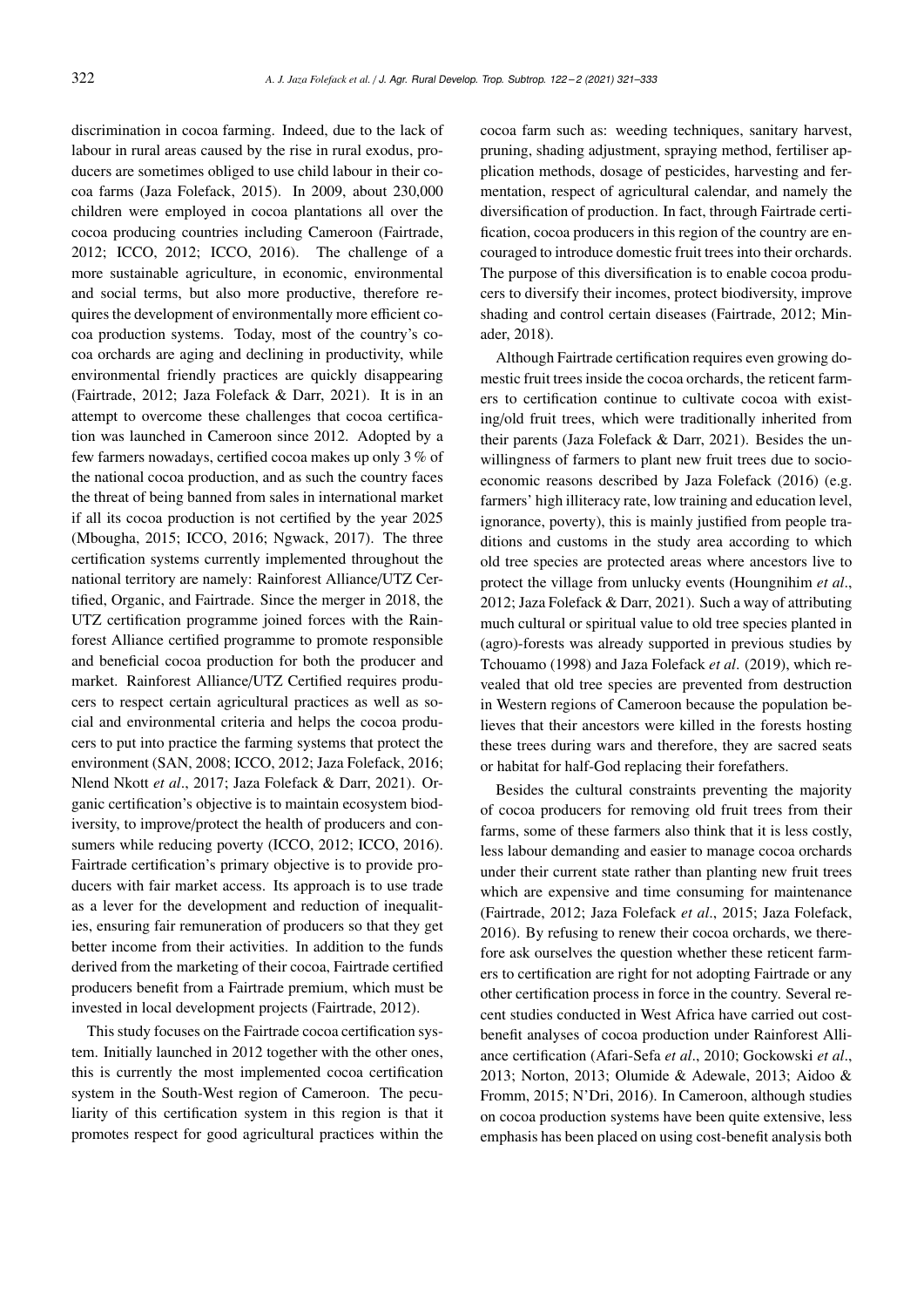as a technique for decision-making and an approach for evaluating net benefits of cocoa certification.

Our paper contributes to the literature at two levels: At a conceptual level, Fairtrade certification can be seen as a means of local economic development given that, farmers' training during certification, wages paid by certified farmers to their hired workers, transportation cost of cocoa to cooperative as well as higher farm income all contribute to a more dynamic local economy, increasing demand and consumption of products and services, increasing GDP, decreasing unemployment, preventing rural exodus/migration of young farmers to cities, etc. At the empirical level, understanding how the current/base situation (no certification in most cocoa farms) as compared to the ideal situation (certification scenario) can contribute to further developing local agroforestry systems and policies to promote fruit tree planting in cocoa orchards under such conditions. Overall, we would like to contribute to the debate on the economic, social and environmental impact of promoting Fairtrade certification in cocoa producing regions, which is particularly necessary in Cameroon in a context where most cocoa farmers hesitate on gains earned from certification process. Hence, the main objective of this paper is to evaluate the Fairtrade cocoa certification system in order to determine what costs and benefits they generate as compared to non-certified farms. More specifically, the paper aims to: (i) compare the certified cocoa farmers with the non-certified cocoa producers in terms of farm characteristics, cost, revenue and profit items and further financial appraisal indicators; (ii) simulate the scenario assuming no certification to certified farmers and compare its results with the base/current situation of the two farmers' categories.

#### 2 Materials and methods

#### *2.1 Study area and data collection*

The field survey was carried out from February to June 2019 in the South-West region of Cameroon. By contributing to 50 % of national production of cocoa, this region was among the hot spots of cocoa production in the country and was chosen for this study because the cocoa production remained the most lucrative economic activity for its rural population (Minader, 2018). Furthermore, this region was engaged since 2012 in certified cocoa production with the predominance of Fairtrade certification in Konye sub-division/district, which was purposively selected for this study.

The survey respondents consisted of Fairtrade certified and non-certified cocoa producers in Konye district. They were selected in this locality through a two-stepwise sampling procedure. In step one, eight villages were randomly selected in the district. In step two, a total of 180 farmers i.e. 120 certified and 60 non-certified cocoa producers were randomly selected throughout the eight villages of the district.

A prepared questionnaire of closed and open ended questions were administered to certified and non-certified cocoa producers in order to request information on production costs (e.g. farm tools, mineral fertiliser, pesticides, family/hired labour, training for certification, transport of cocoa to cooperative, fruit transport to local market) and income from the sales of certified and uncertified cocoa and fruit trees integrated into the cocoa farms such as kolanut, orange, mango and avocado. These data were supplemented by reviewing the relevant literature to get the time series secondary data (from year 2012 to 2019) recorded since the launching of Fairtrade cocoa certification in the study area. These included the elements of benefits and costs, market prices of farm tools, cocoa, fruit species and various input prices used in the cocoa agroforestry system.

#### *2.2 Data analysis*

In order to achieve the study objectives, mainly the profitability analysis and financial appraisal from discounted and/or undiscounted revenues and costs variables were used in this paper. These were computed under the base/current situation (comparing certified to non-certified farmers) as well as for the scenario assuming no certification for certified farmers.

## *2.2.1 Mathematical expressions of computed variables*

#### ⇒ *Profit computed from revenues and costs*

The profit was computed from the revenues from cocoa and fruit trees associated to cocoa farms and main costs variables (depreciation of farm tools, mineral fertiliser, pesticides, family/hired labour, training for certification, opportunity cost of labour to attend training, transport of cocoa to cooperative, fruit transport to local market) for both the certified and non-certified cocoa farms by using data of the cropping season 2018/2019.

For a certified cocoa producer, the total cost was calculated according to the following formula:

$$
TC = Cmat + Cpest + Cfert + Cwlab + Ccert + Copp + Ctcoc + Ctfruit
$$
 (1)

However, a non-certified cocoa farmer considered the family labour cost but neglected the training cost of certification, the opportunity cost of labour to attend training and the transport cost of cocoa to cooperative. Hence, the total cost for this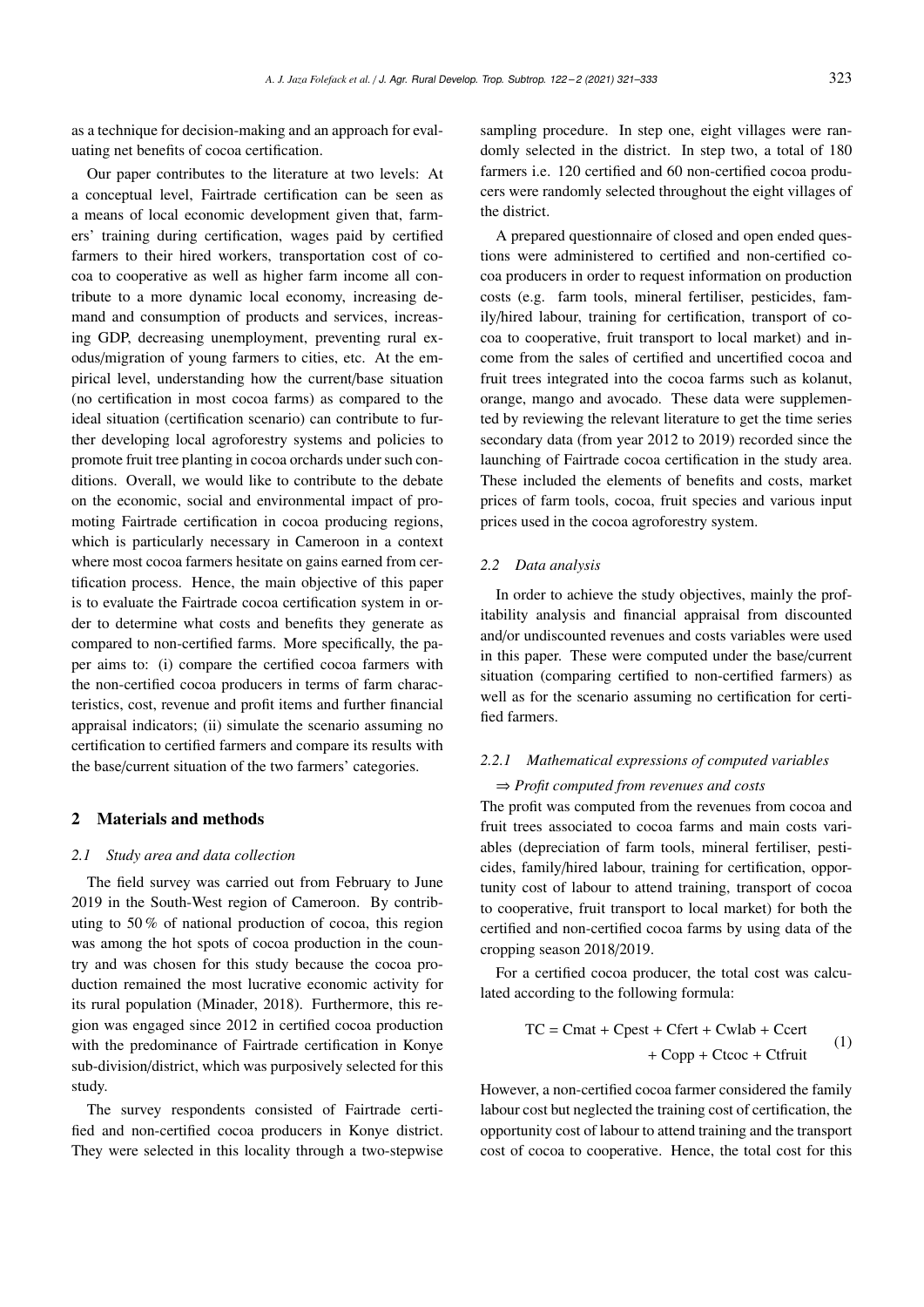farmer's category was computed according to the following formula:

$$
TC = Cmat + Cpest + Cfert + Cwlab + Cflab + Ctfruit
$$
 (2)

Where: TC: total cost; Cmat: farm tools' cost of depreciation; Cpest: cost of pesticides application; Cfert: cost of fertiliser application; Cflab: family labour cost; Cwlab: hired labour cost; Ccert: training cost for certification; Copp: opportunity cost of labour to attend training; Ctcoc: transport cost of cocoa to cooperative; Ctfruit: fruit transport cost to local market.

The total revenue of a certified cocoa producer was computed by considering the sales of cocoa and fruit tree products integrated into the cocoa farms as well as the premium paid to this farmer's category. Hence, for the certified cocoa farms, the total revenue was computed as follows:

$$
TR = Rsc + Rsf + Rprm \tag{3}
$$

By subtracting from Equation 3 the premium amount, which was not considered for non-certified cocoa farms, we obtained Equation 4 used to compute total revenue from noncertified cocoa producers as follows:

$$
TR = Rsc + Rsf
$$
 (4)

For certified cocoa farms, profit was computed by subtracting TC (Equation 1) from TR (Equation 3) as follows:

$$
\pi = (\text{Rsc} + \text{Rsf} + \text{Rprm}) - (\text{Cmat} + \text{Cpest} + \text{Cfert} + \text{Cwlab} + \text{Ccert} + \text{Copp} + \text{Ctccc} + \text{Ctfruit})
$$
\n(5)

Likewise, profit for the non-certified cocoa farms was computed by subtracting TC (Equation 2) from TR (Equation 4) as follows:

$$
\pi = (\text{Rsc} + \text{Rsf}) \cdot (\text{Cmat} + \text{Cpest} + \text{Cfert} + \text{Cwlab} + \text{Cflab} + \text{Cfruit}) \tag{6}
$$

Where:  $\pi$ : profit; TR: total revenue; Rsc: income from the sales of cocoa; Rsf: income from the sales of fruit tree products; Rprm: income from the premium paid.

## ⇒ *Financial appraisal*

In this study, the returns of cocoa and associated fruit tree species in the certified and non-certified cocoa farms were measured by using the appraisal tools of Net Present Value (NPV), Benefit-Cost Ratio (BCR), Internal Rate of Return (IRR), and Pay-Back Period (PBP).

The NPV was the difference in monetary terms, between the discounted flow of benefits and the discounted flow of costs of the cocoa and associated fruit tree species over life span of Fairtrade cocoa certification system. It was mathematically expressed as:

$$
NPV = \sum_{t=1}^{n} \frac{B_t - C_t}{(1 + i)^t}
$$
 (7)

The BCR was the ratio of discounted benefits over the discounted costs of cocoa and associated fruit tree species, expressed as:

$$
BCR = \sum_{t=1}^{n} \frac{B_t}{(1+i)^t} / \sum_{t=1}^{n} \frac{C_t}{(1+i)^t}
$$
 (8)

The IRR was the discount rate at which the NPV was equal to zero. It was mathematically expressed as:

$$
IRR = i_p + \frac{(i_n - i_p) * NPV_p}{(NPV_p - NPV_n)}
$$
(9)

The PBP was the capital's recovery period, which corresponded to the year at which the cumulated cash flow of benefits was equal to the total cost initially invested into the cocoa and associated fruit tree species. Mathematically, it was expressed as:

$$
PBP = \frac{C_0}{\sum_{t=1}^{n} B_t} \tag{10}
$$

Where: *B*: was the gross benefit earned from cocoa and associated fruit tree species; *C*: was the total cost spent for the production of cocoa and associated fruit tree species;  $C_0$ : initial investment; *t*: was the time horizon lasting from year one (2012) to eight (2019) of the implementation of Fairtrade cocoa certification in the study area; *i*: was the discount rate;  $i_p$ : any discount rate with positive NPV;  $i_p$ : any discount rate with negative NPV;  $NPV_p$ : value of the positive NPV; NPV*n*: value of the negative NPV.

As decision rule, the cocoa agroforestry system would be financially profitable when its PBP was very short, NPV was positive, BCR greater than one, IRR was greater than the money's interest rate in local banks (Jaza Folefack *et al*., 2015).

# *2.2.2 Scenario assuming no certification for certified farmers*

The scenario assuming no certification for certified farmers was analysed in this study in order to assess profitability of a Fairtrade certified farmer "with" and "without" Fairtrade certification related costs and revenues. The "without" Fairtrade certification scenario was based on research stations data recorded from cocoa orchard with similar charac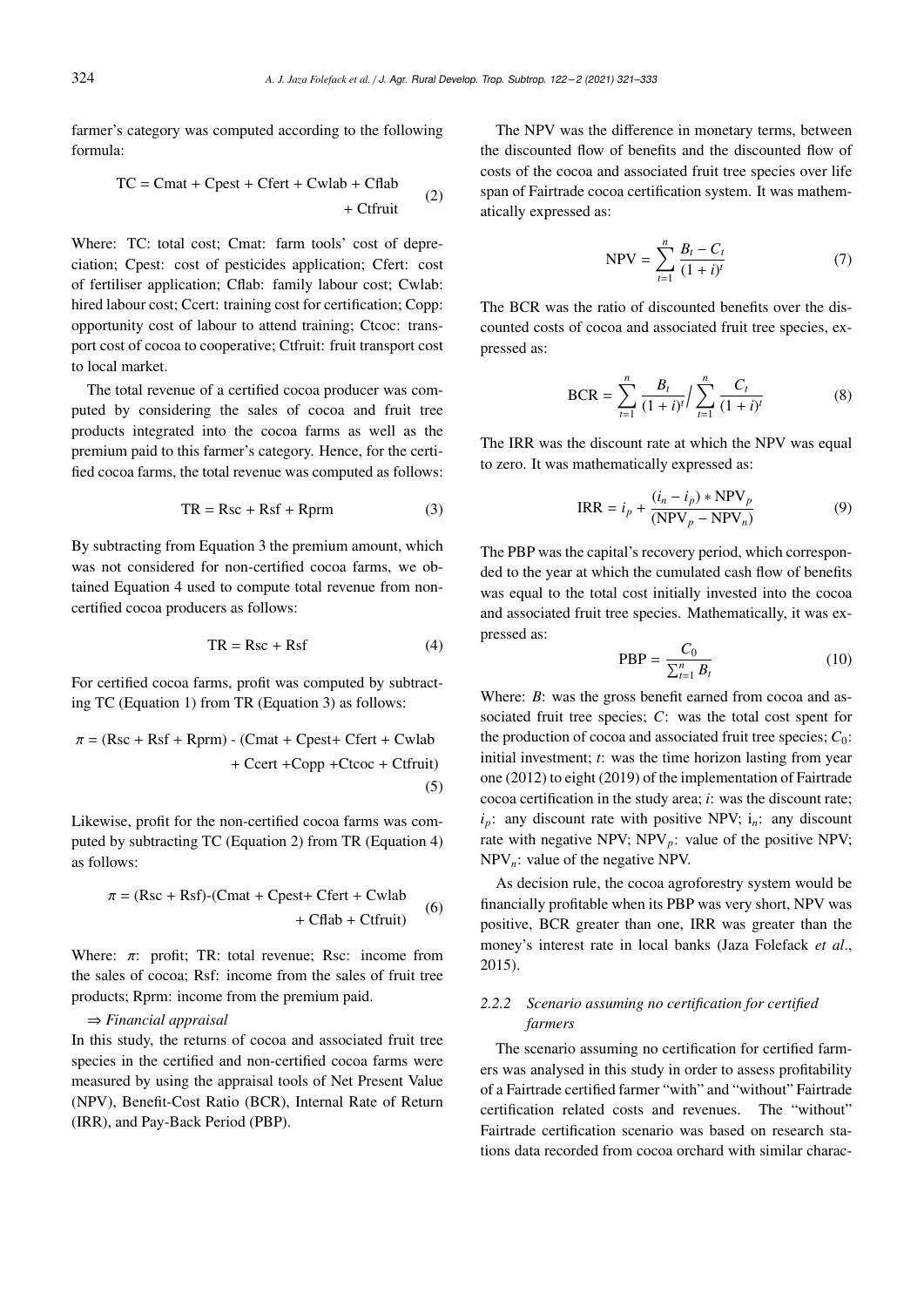teristics like certified cocoa farms in the study area (IRAD, 2019).

#### 3 Results

# *3.1 Characteristics of certified and non-certified cocoa farms*

From Table 1, the main highlight was that the certified cocoa plantations were smaller (6.2 ha) than the non-certified cocoa farms (7.1 ha). As certification was a new process recently launched since 2012 in the country, farmers needed a little bit more time to understand and get use to the process before transforming the entirety of their plantations from non-certified to certified ones. In Table 1, cocoa plants had the same density  $(1,111$  trees m<sup>-2</sup>) in the two groups. However, certified cocoa plants were younger (18 years) than non-certified cocoa trees (26 years). This is because Fairtrade certification validated young cocoa farms belonging to the stability phase (stage III) of Nerlove production function whereas the non-certified cocoa farms aged of 26 years were not validated because they were beyond their maturity stage (phase IV) which required renewal of cocoa plants (Nerlove, 1958).

In Table 1, the harvested fruit production varied from tree species and density of plantation. Overall, the certified cocoa farms planted higher number of fruit trees (23 trees ha<sup>−</sup><sup>1</sup> ) than the non-certified cocoa farms  $(18 \text{ trees ha}^{-1})$  in order to conform to the minimum standard  $(20 \text{ shade trees ha}^{-1})$  set by the Fairtrade certification board and the Sustainable Agriculture Network (SAN, 2008).

Contrary to non-certified farmers (Table 1), certified producers did not employ family labour (0 vs. 39 manday  $ha^{-1}$ year<sup>−</sup><sup>1</sup> ) due to the restriction imposed by certification bodies. Hired labour was however employed by the two farmers' categories, although certified producers used higher amount (76 manday ha<sup>−</sup><sup>1</sup> year<sup>−</sup><sup>1</sup> ) than non-certified farmers (4 manday ha<sup>-1</sup> year<sup>-1</sup>) because of their permanent labour need to undertake difficult tasks imposed by certification bodies (e.g. trimming, weeding, phytosanitary treatment, fermentation, drying, etc).

By considering the farmers' age, Table 1 results indicated that certified producers (41 years) were younger than noncertified farmers (58 years). While on average older farmers less likely adopted cocoa certification in the study area, some previous studies however proved the opposite (Aidoo & Fromm, 2015; Jaza Folefack *et al*., 2015) testifying that our results should not be overgeneralised.

The higher cocoa yield recorded in certified farms  $(452 \text{ kg ha}^{-1})$  as compared to the non-certified farms

(354 kg ha<sup>−</sup><sup>1</sup> ) could be attributed to the fact that most certified cocoa trees were at their most productive age according to Nerlove production function (Nerlove,1958). Besides, the certified cocoa farmers regularly received training (two times per month), good attention of technical services, pieces of advice from their cooperatives and certification bodies, and a premium of 25 kg ha<sup>−</sup><sup>1</sup> of cocoa sold (Table 1) (Nkouedjo *et al*., 2020). Given that being a cooperative member was a precondition to become a certified producer, it was not surprising to see in our results that certified producers bore transport cost of cocoa to cooperative  $(0.2 \text{ kg ha}^{-1})$ , as contrary to the non-certified farmers who sold their cocoa to door-to-door traders with no transport charge (Table 1).

Although the certification process required taking precaution on input application, our results surprisingly indicated that the certified farmers used higher amount of mineral fertiliser (297 vs. 144 kg ha<sup>-1</sup> year<sup>-1</sup>) and pesticides (297 vs. 144 liters ha<sup>−</sup><sup>1</sup> year<sup>−</sup><sup>1</sup> ) than the non-certified producers (Table 1).

# *3.2 Elements of costs, revenues and profits for certified and non-certified cocoa farms*

In Table 2, certified and non-certified cocoa producers were differentiated by considering the detailed elements of costs. The two farmers' categories used the same farm tools (wheelbarrow, hoe, cutlass, boat, etc) for their fieldwork thereby justifying the null farm tools' cost difference (Table 2). The other costs however differed between the two groups; but the divergence extents or expected results were not similar for each type of input. For instance, although the Fairtrade certification recommended the reduction of the use of agrochemical inputs, we were expecting a reduction of the aggregated mineral fertiliser and pesticides costs which were rather higher for the certified cocoa farms (118,538 FCFA ha<sup>-1</sup> vs. 57,632 FCFA ha<sup>-1</sup> in non-certified farms) (Table 2). This result might be justified by the fact that in Konye, the preponderance of heavy rains tended to facilitate the development of diseases (such as "black pod") which constrained the certified producers to obtain good quality cocoa (in order to have access to the best markets), to use more phytosanitary products in order to prevent or to get rid of these diseases which was not the case for non-certified producers. Another observation made on the field showed that certified producers who were members of the cooperative did not seem to master the exigencies of the norms of certification consequences; the good agricultural practices intended to enable them to reduce their use of chemical inputs were not applied by the majority of them.

With regard to hired labour costs, certified farmers spent higher amount (113,780 FCFA ha<sup>-1</sup>) than non-certified pro-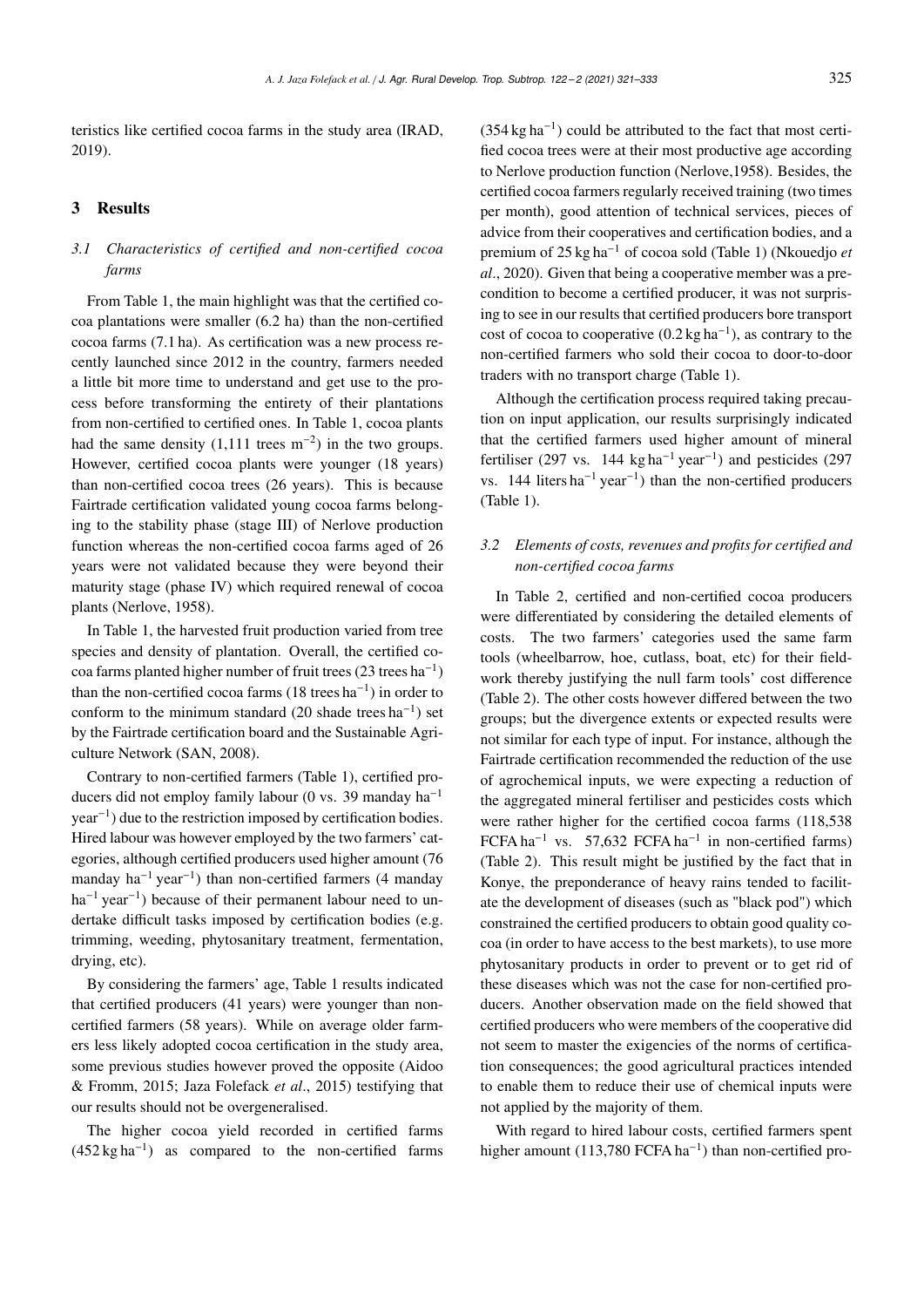|                                                                                       |     | Cert         | NCert            |                       |
|---------------------------------------------------------------------------------------|-----|--------------|------------------|-----------------------|
|                                                                                       |     | $(N=120)$    | $(N=60)$         | Difference*           |
| Plot size (ha)                                                                        |     | 6.2          | 7.1              | $-0.9(-1.886)^{*}$    |
| Plot age (years)                                                                      |     | 18           | 26               | $-8$ ( $-2.878$ )***  |
| Farmers' age (years)                                                                  |     | 41           | 58               | $-17$ $(-3.035)$ ***  |
| Family labour <sup>†</sup> (manday ha <sup>-1</sup> year <sup>-1</sup> )              |     | $\mathbf{0}$ | 39               | $-39(2.009)$ **       |
| Hired labour (manday $ha^{-1} year^{-1}$ )                                            |     | 76           | $\overline{4}$   | 72 (2.775)***         |
| Mineral fertiliser application <sup>‡</sup> (kg ha <sup>-1</sup> year <sup>-1</sup> ) |     | 297          | 144              | $153(2.119)$ **       |
| Pesticides application <sup>‡</sup> (liters ha <sup>-1</sup> year <sup>-1</sup> )     |     | 6.59         | 3.20             | $3.39(1.885)^{*}$     |
| Training for certification <sup>§</sup> (n° times per month)                          |     | $\,2$        | $\overline{0}$   | $2(1.666)^{*}$        |
| Density of existing fruit trees                                                       | [K] | 5            | $\overline{4}$   | $1(1.860)^{*}$        |
| $(n^{\circ}$ trees ha <sup>-1</sup> )                                                 | [O] | 3            | $\mathbf{2}$     | $1(2.333)$ **         |
|                                                                                       | [M] | 14           | 11               | $3(2.444)$ **         |
|                                                                                       | [A] | $\mathbf{1}$ | $\mathbf{1}$     | 0(0.000)              |
| Harvested fruit production <sup>¶</sup>                                               | [K] | 3.67         | 2.95             | $0.72(1.776)^{*}$     |
| $(kg ha^{-1} year^{-1})$                                                              | [O] | 11.01        | 8.85             | $2.16(2.113)$ **      |
|                                                                                       | [M] | 47.18        | 37.94            | $9.24(2.217)$ **      |
|                                                                                       | [A] | 14.68        | 11.80            | 2.88 (1.449)          |
| Fruit transport cost to local                                                         | [K] | 0.2          | 0.2              | 0(0.000)              |
| market <sup>  </sup> (FCFA $kg^{-1}$ )                                                | [O] | 0.2          | 0.2              | 0(0.000)              |
|                                                                                       | [M] | 0.2          | 0.2              | 0(0.000)              |
|                                                                                       | [A] | 0.2          | 0.2              | 0(0.000)              |
| Fruit selling price (FCFA $kg^{-1}$ )                                                 | [K] | 500          | 500              | 0(0.000)              |
|                                                                                       | [O] | 300          | 300              | 0(0.000)              |
|                                                                                       | [M] | 700          | 700              | 0(0.000)              |
|                                                                                       | [A] | 500          | 500              | 0(0.000)              |
| Cocoa plants' density ( $n^{\circ}$ trees ha <sup>-1</sup> )                          |     | 1,111        | 1,111            | 0(0.000)              |
| Cocoa yield $(kg ha^{-1})$                                                            |     | 452          | 354              | 98 (2.344)**          |
| Transport cost of cocoa to cooperative <sup>  </sup>                                  |     | 0.2          | $\mathbf{0}$     | $0.2$ $(1.723)^{*}$   |
| $(FCFA kg^{-1})$                                                                      |     |              |                  |                       |
| Cocoa selling price $(FCFA kg^{-1})$                                                  |     | 1,000        | 850-900          | $100-150$ $(1.745)^*$ |
| Premium received from cocoa sales                                                     |     | 25           | $\boldsymbol{0}$ | $25(2.344)$ **        |
| $(FCFA kg^{-1})$                                                                      |     |              |                  |                       |

Table 1: *Major characteristics di*ff*erentiating certified (Cert) from non-certified (NCert) cocoa farms.*

Notes: [K]=Kolanut; [O]=Orange; [M]=Mango; [A]=Avocado.

\* Cert minus NCert. † Non-certified farmers used mainly family labour. A family counted on average six persons of active age; with each person spending on average one hour per week for cocoa farming activity. Hence, the yearly family labour was: 1\*6\*52=312 hours i.e. 312/8=39 mandays (by considering one manday as eight hours of working time).

‡ Our computed figures were higher than the Fairtrade certification standard according to which a certified cocoa farmer should apply a maximum of 107 kg ha−<sup>1</sup> year−<sup>1</sup> of mineral fertiliser and 480 ml ha−1year−<sup>1</sup> of pesticides (SAN, 2008; Afari-Sefa *et al*., 2010).

§ One training session lasted approximately four hours.

¶ The harvested fruit production based on research stations data for non-certified cocoa agroforests with similar farm characteristics in the study area was:  $3.22$  kg ha<sup>-1</sup> for kolanut,  $9.65$  kg ha<sup>-1</sup> for orange,  $41.35$  kg ha<sup>-1</sup> for mango, and 12.86 kg ha<sup>-1</sup> for avocado.

 Transport cost was computed based on the official transport rate of 40 FCFA t−<sup>1</sup> km−<sup>1</sup> . Since the cooperative and market were located to 5 km from most farms, transport cost was therefore 0.2 FCFA kg<sup>-1</sup> in computations. \*\*\*,\*\*: Significant at 1 %, 5 %, 10 %; t-value in parenthesis. 1 Euro = 656 FCFA; 1 USD = 580 FCFA.

ducers  $(6,293 \text{ FCFA} \text{ ha}^{-1})$  (Table 2). This could be because the certified cocoa production required much more work; in particular for tasks such as trimming, weeding of the parcel (at least twice per season), breaking the pots using a stick and

not cutlasses, fermentation, drying and phytosanitary application which generally required the services of a pre-trained staff. Furthermore, the non-certified farms employed children, pregnant women or family labour (58,500 FCFA ha<sup>−</sup><sup>1</sup> )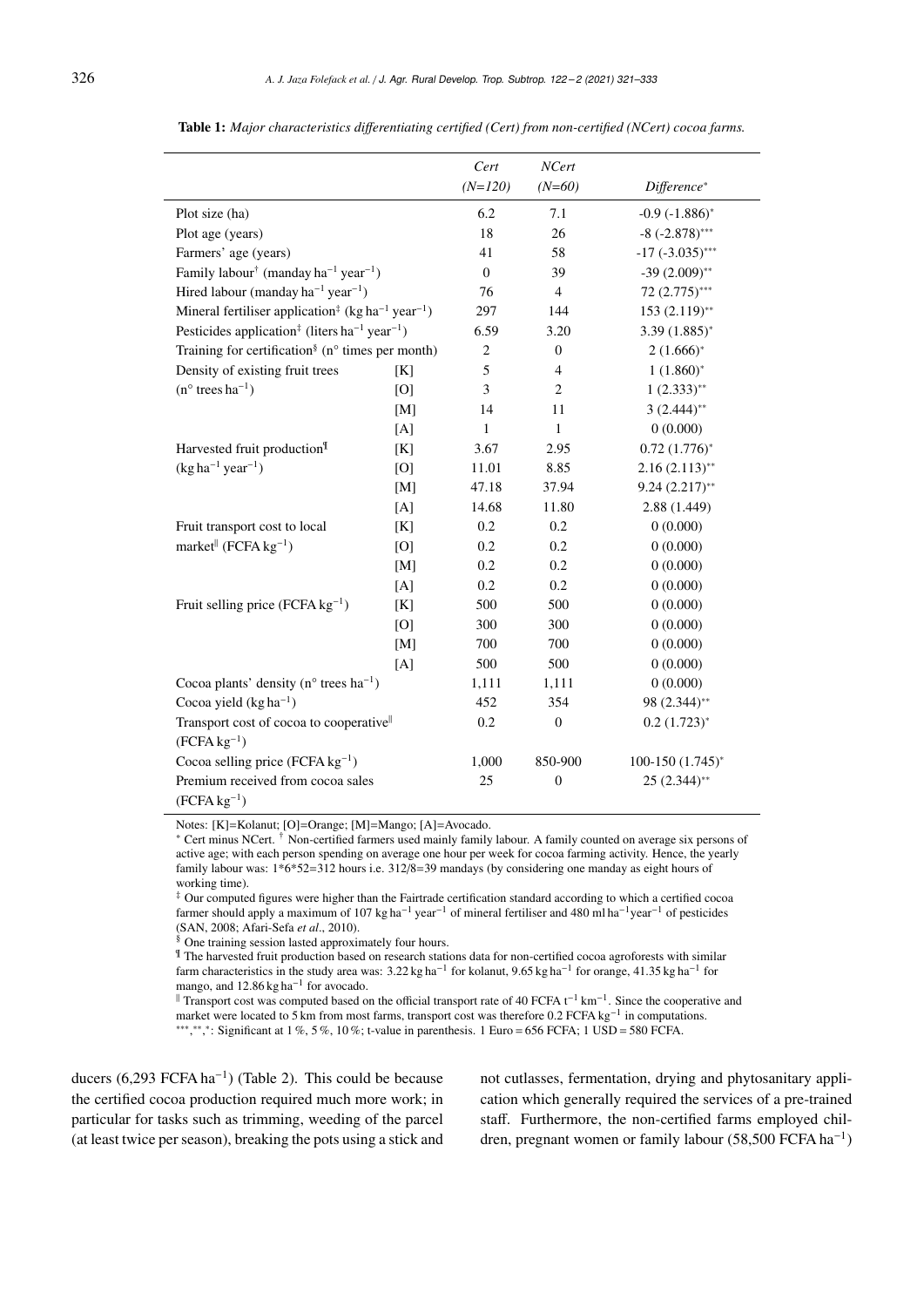|                                                              |     | $Cert(N=120)$   |                             | NCert            | Difference <sup>#</sup>           |                          |
|--------------------------------------------------------------|-----|-----------------|-----------------------------|------------------|-----------------------------------|--------------------------|
|                                                              |     | $Cert_{base}^*$ | $Cert_{seen.}$ <sup>†</sup> | $(N=60)$         | Ι                                 | $I\!I$                   |
| Costs                                                        |     |                 |                             |                  |                                   |                          |
| Farm tools                                                   |     | 53,916          | 53,916                      | 53,916           | 0(1.012)                          | 0(0.000)                 |
| Mineral fertiliser <sup>a</sup>                              |     | 88,904          | 88,904                      | 43,224           | $-45,680$ $(-2.876)$ ***          | $-45,680$ $(-1.845)^*$   |
| Pesticides <sup>a</sup>                                      |     | 29,634          | 29,634                      | 14,408           | $-15,226$ $(-2.443)$ **           | $-15,226(-1.742)^{*}$    |
| Family labour <sup>b</sup>                                   |     | $\Omega$        | 58,500                      | 58,500           | 58,500 (1.889)*                   | 0(0.000)                 |
| Hired labour <sup>c</sup>                                    |     | 113,780         | 6,293                       | 6,293            | $-107,487$ $(-2.443)$ **          | 0(0.000)                 |
| Opportunity cost of labour to<br>attend training $d$         |     | 18,000          | $\boldsymbol{0}$            | $\boldsymbol{0}$ | $-18,000$ $(-1.778)$ <sup>*</sup> | 0(0.000)                 |
| Training cost of certification                               |     | 1,967           | $\mathbf{0}$                | $\boldsymbol{0}$ | $-1,967$ $(-1.785)^{*}$           | 0(0.000)                 |
| Transport cost of cocoa to<br>cooperative <sup>e</sup>       |     | 90.4            | $\mathbf{0}$                | $\overline{0}$   | $-90.4 (-1.888)^*$                | 0(0.000)                 |
| Fruit transport cost to local<br>market <sup>e</sup>         | [K] | 0.734           | 0.644                       | 0.590            | $-0.144 (-1.776)^*$               | $-0.054(-1.888)^{*}$     |
|                                                              | [O] | 2.202           | 1.930                       | 1.770            | $-0.432(-1.912)^{*}$              | $-0.160(-1.742)^{*}$     |
|                                                              | [M] | 9.436           | 8.270                       | 7.588            | $-1.848 (-2.404)$ **              | $-0.682$ $(-2.006)$ **   |
|                                                              | [A] | 2.936           | 2.572                       | 2.360            | $-0.576(-1.787)^{*}$              | $-0.212(-1.892)^{*}$     |
| Total Cost (TC)                                              |     | 306,307         | 237,260                     | 176,353          | $-129,954$ $(-3.016)$ ***         | $-60,907$ $(-2.987)$ *** |
| Revenues                                                     |     |                 |                             |                  |                                   |                          |
| Sales of cocoa production $f$                                |     | 463,300         | 382,500                     | 318,600          | $-144,700(-1.862)^{*}$            | $-63,900$ $(-2.002)$ **  |
| Sales from fruit trees associ-<br>ated to cocoa <sup>8</sup> | [K] | 1,835           | 1,608                       | 1,475            | $-360$ $(-1.777)^*$               | $-133 (-2.176)$ **       |
|                                                              | [O] | 3,302           | 2,894                       | 2,656            | $-646$ $(-2.305)$ **              | $-238$ $(-2.443)$ **     |
|                                                              | [M] | 33,024          | 28,942                      | 26,555           | $-6,469$ $(-2.967)$ **            | $-2,387$ $(-1.777)^*$    |
|                                                              | [A] | 7,339           | 6,432                       | 5,901            | $-1,438$ $(-2.222)$ **            | $-531 (-2.315)$ **       |
| Total Revenue (TR)                                           |     | 508,800         | 422,376                     | 355,187          | $-153,613$ $(-1.722)^{*}$         | $-67,189$ $(-1.888)^*$   |
| Profit                                                       |     |                 |                             |                  |                                   |                          |
| Profit $\pi$ =TR-TC                                          |     | 202,493         | 185,116                     | 178,834          | $-23,659$ $(-2.002)$ **           | $-6,282$ $(-2.771)$ ***  |

Table 2: *Descriptive field results di*ff*erentiating the certified (Cert) and non-certified (NCert) cocoa farms by considering the elements of revenues, costs and profits (in FCFA ha*<sup>−</sup><sup>1</sup> *year*<sup>−</sup><sup>1</sup> *).*

Notes: [K]=Kolanut; [O]=Orange; [M]=Mango; [A]=Avocado.

\* Cert<sub>base</sub>: Base/current situation; <sup>†</sup> Cert<sub>scen</sub>: Scenario assuming no certification. Our assumption was based on research station data for cocoa<br>organization in the similar observatoristics like exertified googs ferm orchards with similar characteristics like certified cocoa farms in the study area (see IRAD, 2019).

‡ Difference I: NCert minus Cert*base*; II: NCert minus Cert*scenario*

*<sup>a</sup>* Contrary to our expectations, certified cocoa farmers were more commercial than friendly environmental oriented. Hence, they used mineral fertiliser and pesticides at dosage requested by research stations (297 kg ha<sup>-1</sup> and 6.59 liter ha<sup>-1</sup>, respectively) rather than lower dosage requested by certification agencies (see Table 1). Costs were computed by assuming market prices of 300 FCFA kg<sup>-1</sup> and 4,500 FCFA liter<sup>-1</sup> for mineral fertiliser and pesticides, respectively.

*b* Family labour cost was computed by multiplying the yearly use of family labour (see Table 1) to the labour wage rate (1,500 FCFA per manday) in the study area. In the scenario assuming no certification, since this farmer's category was not prohibited from employing children and pregnant women in cocoa farming, they would use family labour rather than hired labour, which was more expensive. Hence, they would use exactly the same amount of family labour as non-certified farmers.

*<sup>c</sup>* Hired labour cost was computed by multiplying the yearly use of hired labour (see Table 1) to the labour wage rate (1,500 FCFA per manday) in the study area.

*d* For certified farmers, training (four hours per session) was undertaken two times per month i.e. eight hours (one manday) per month equivalent to 12 mandays per year. Labour was remunerated at 1,500 FCFA per manday i.e. 12\*1,500=18,000 FCFA per year.

*<sup>e</sup>* Transport cost of cocoa to cooperative and fruit transport cost to local market were based on the official transport rate of 40 FCFA ton−<sup>1</sup> km−<sup>1</sup> . Since the cooperative and market were located to 5 km from most farms, transport cost was 0.2 FCFA kg<sup>-1</sup> in computations.

*<sup>f</sup>* Sales of cocoa production was based on cocoa yield of 452, 425 and 354 kg ha−<sup>1</sup> respectively for Cert*base*, Cert*scenario* and NCert. The selling cocoa prices were 1,025 FCFA kg<sup>-1</sup> for Cert<sub>base</sub>, and 900 FCFA kg<sup>-1</sup> for both Cert<sub>scenario</sub> and NCert (see Table 1).

*<sup>g</sup>* Sales from fruit trees associated to cocoa were computed based on harvested fruit production and the market fruit prices of Table 1.

 $***$ <sup>\*\*\*</sup>,\*: Significant at 1 %, 5 %, 10 %; t-value in parenthesis; 1 Euro = 656 FCFA; 1 USD = 580 FCFA.

as compared to the certified farms whose use of children or pregnant women was prohibited for farming, which might justify their null value for family labour (Table 2).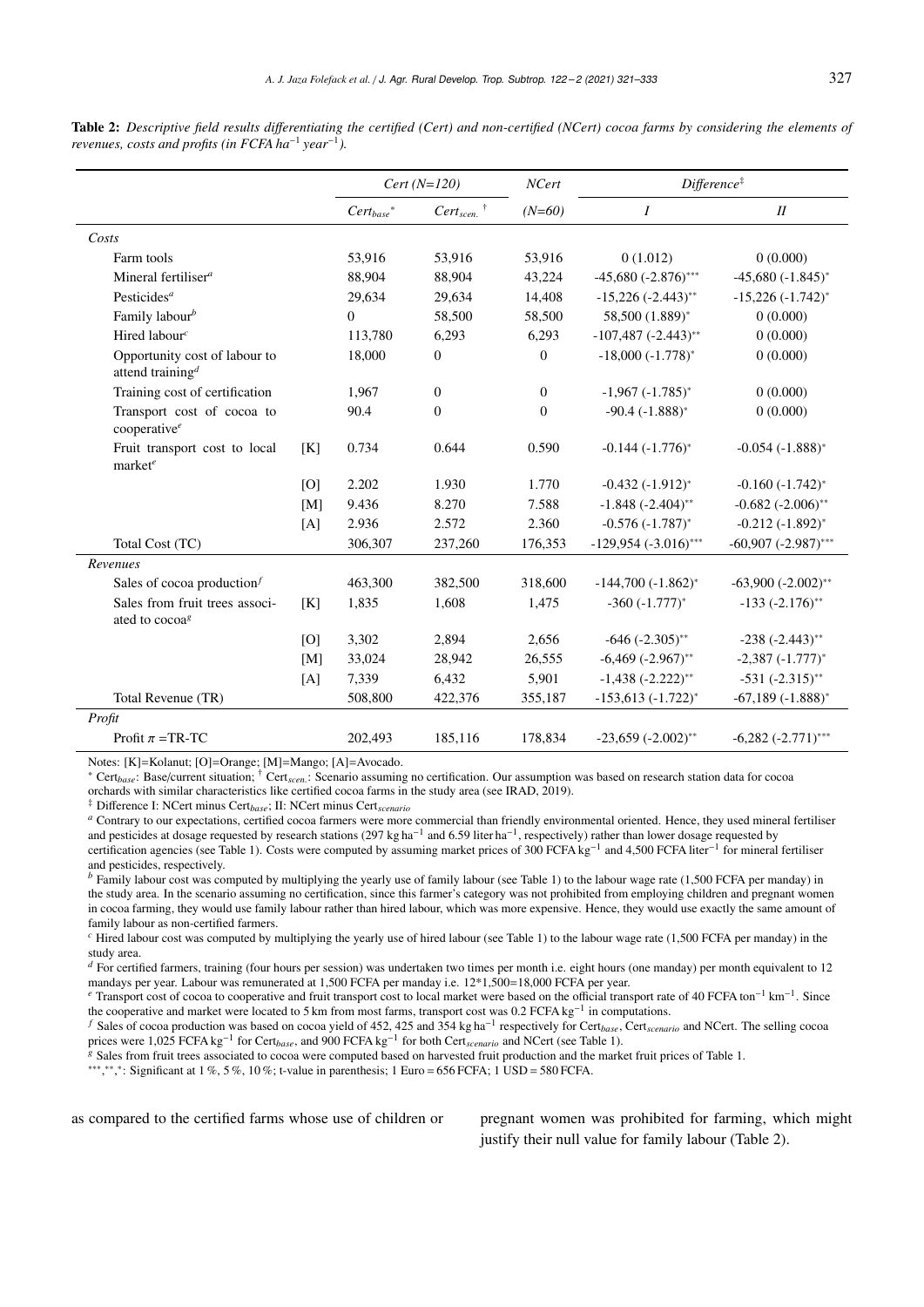As far as certification cost is concerned, the only cost to certified producers was the transportation cost to the training site. The training itself was usually under the responsibility of the cooperative's partner. The cost of audits was usually subtracted from the premium that producers receive. Thus, certified producers spent an average of 1,966 FCFA year<sup>−</sup><sup>1</sup> as travel expenses to the training site; but the opportunity cost of labour for this farmer's category to attend the training was valued at 18,000 FCFA year<sup>-1</sup> (Table 2).

In total, Table 2 results showed that certified cocoa producers spent 306,307 FCFA ha<sup>−</sup><sup>1</sup> while non-certified farmers spent 176,353 FCFA ha<sup>-1</sup>; thus a difference of 129,954 FCFA ha<sup>−</sup><sup>1</sup> . This difference might be due to the high labour cost to apply good agricultural practices and high training cost spent by certified farmers in order to obtain validation of their plantation by the auditing committee in charge of certification.

It is clear from Table 2 that the certified cocoa farms generated higher revenue  $(508,800 \text{ FCFA ha}^{-1})$  than the noncertified cocoa farms (355,187 FCFA ha<sup>-1</sup>); thus a difference of 153,613 FCFA ha<sup>−</sup><sup>1</sup> . Overall, it could be remarked from Table 2 results that the profit (as well as total revenue or cost) of the scenario assuming no certification (Cert*scenario*) ranged between the profit value of certified farmers under base/current situation (Cert*base*) and that of non-certified producers (NCert). This testified that a standard Fairtrade certified farmer, just because of his/her young age or more productive cocoa orchard was more profitable than the other group even if he/she would not be Fairtrade certified.

## *3.3 Results from financial appraisal of certified and noncertified cocoa farms*

Table 3 presents the results from financial appraisal of certified and non-certified cocoa farms. The financial appraisal was based on the costs and benefits' elements of the different farms over a period of eight years (from 2012 to 2019) and by using a 15 % discount rate corresponding to the interest rate that was practiced by microfinance institutions in the study area (Table 3).

According to the Pay-Back Period (PBP) criterion, it appears that non-certified farmers spent much more time for recovering the capital invested (4.15 years) as compared to certified producers who needed only 3.60 years to recover their initial investment (Table 3). This finding was consistent with the fact that although certification brought new costs elements, the latter were quickly covered by the additional income received by certified producers when they sold their cocoa. In Table 3, the PBP of the scenario assuming no certification (3.94 years) ranged between the two previous PBP values, suggesting that even if they did not undertake certifi-

cation process, the certified farmers would still recover more quickly the capital invested than non-certified producers in reason of the young age of their cocoa plants and the application of agricultural inputs in their plantations. Indeed, in addition to the fact that the certified cocoa producers had higher income than non-certified producers, they also enjoyed a premium of 25 FCFA on each kilogramme of cocoa sold, which shortened their PBP (Nkouedjo *et al*., 2020).

According to the Net Present Value (NPV) criterion, Table 3 indicates that the two cocoa-based systems were profitable. However, compared to the non-certified farmers (NPV=801,892 FCFA ha<sup>-1</sup>), the certified producers were more profitable both under the base/current situation (NPV=908,789 FCFA ha<sup>-1</sup>) and the scenario assuming no certification (NPV=830,801 FCFA ha<sup>−</sup><sup>1</sup> ); probably because of the same reasons highlighted by using the PBP criterion.

According to Internal Rate of Return (IRR) criterion, Table 3 indicates that the two cocoa-based systems were profitable because their computed IRR values stood above the 15 % interest rate of funds borrowed in banking institutions in study area (Jaza Folefack *et al*., 2015). Overall, the certified farmers recorded the highest performance with an IRR on scenario assuming no certification (35.77 %) ranging below the base value (42.83 %) and that of non-certified farmers (29.64 %).

The difference of IRR in the two systems gave 13.19 % (base situation) or 6.13 % (scenario assuming no certification), which implied that even if a certified cocoa farmer borrowed money to renovate its plantation in order to fulfil the certification criteria, he/she would still refund that money with so much ease. The difference between the IRR and the money's interest rate implied that the certified farmer would still gain  $42.83\%$  minus  $15\% = 27.83\%$  (base situation) or 35.77 % minus  $15\% = 20.77\%$  (scenario assuming no certification) of funds after reimbursement. However, the noncertified farmers would be able to gain only 29.64 % minus 15 %=14.64 %, which was relatively small if we considered that farming activities were subject to risks and uncertainties.

The Benefit-Cost Ratio (BCR) criterion shows that the two cocoa-based systems were profitable. However, with a ratio equal to 1.66 (base situation) or 1.78 (scenario assuming no certification), the certified cocoa farms appeared to be less profitable than the non-certified cocoa farms with a ratio equal to 2.01 (Table 3). The lower BCR of certified producers might be due to high labour and training costs that this farmer's category spent in order to conform to certification process and the purchase of fertiliser and pesticides for the unfriendly environmental practices undertaken by this group for phytosanitary fight, although forbidden by Fairtrade certification bodies (Jaza Folefack *et al*., 2015; Ngwack, 2017).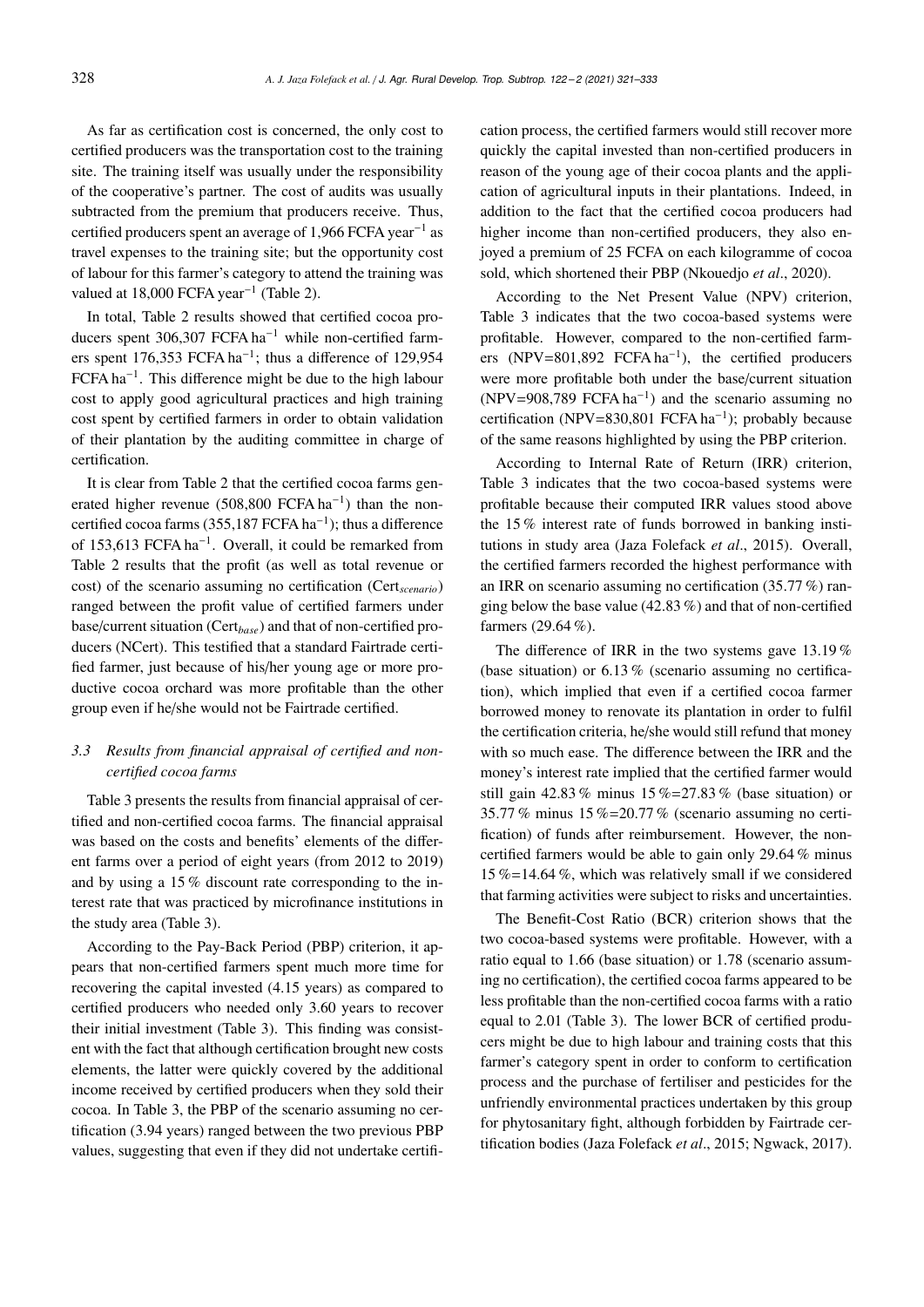Table 3: *Financial appraisal indicators of comparison between certified (Cert) and non-certified (NCert) cocoa farms.*

|                         | $Cert(N=120)$   |                | <b>NCert</b> | $Difference^{\ddagger}$ |         |
|-------------------------|-----------------|----------------|--------------|-------------------------|---------|
|                         | $Cert_{base}^*$ | $Cert_{seen.}$ | $(N=60)$     |                         | Н       |
| $PBPa$ (years)          | 3.60            | 3.94           | 4.15         | $-0.55$                 | $-0.21$ |
| $NPV^b$ (FCFA.ha-1)     | 908,789         | 830,801        | 801,892      | 106,897                 | 28,909  |
| IRR <sup>c</sup> $(\%)$ | 42.83           | 35.77          | 29.64        | 13.19                   | 6.13    |
| $BCRd$ (ratio)          | 1.66            | 1.78           | 2.01         | $-0.35$                 | $-0.23$ |

\* Cert*base*: Base/current situation; † Cert*scen*. : Scenario assuming no certification. Our assumption was based on research station data for cocoa orchards with similar characteristics like certified cocoa farms in the study area (see IRAD, 2019).

‡ Difference I: Cert*base* minus NCert; II: Cert*scenario* minus NCert

*<sup>a</sup>* PBP = Pay-Back Period; Computed by considering an initial capital investment of 875,000

FCFA ha−<sup>1</sup> for cocoa plantation in the study area (Ngwack, 2017).

*b* NPV=Net Present Value; Computed by taking a discount rate of 15% valid in study area (Jaza

Folefack *et al*., 2015).

*c* IRR=Internal Rate of Return; *<sup>d</sup>* BCR=Benefit-Cost Ratio.

1 Euro = 656 FCFA; 1 USD = 580 FCFA.

## 4 Discussion

## *4.1 Certified cocoa producers bore higher input costs*

Our field survey findings testified that certified cocoa farmers bore higher input costs as compared to non-certified producers (Table 2). However, the input costs bore by the certified farmers could even be higher if this farmer's category purchased specific farm tools such as personal protective equipment and suitable storage facility, which were strictly recommended by Fairtrade certification but unfortunately not used by this farmer's category in the study area (SAN, 2008; Afari-Sefa *et al*., 2010). These results were in line with Norton (2013) study in Ghana, which demonstrated that certified cocoa production required additional means to purchase improved inputs that were generally more costly than those used in the conventional cocoa production system. This author mentioned the example of manpower requirement, which was needed in higher amount; hence costly for certified producers in order to obtain a better cocoa quality at the end of their production.

In the same line, our results were in conformity with another study by Mbougha (2015) which indicated that in all types of certified cocoa farms (UTZ Certified, Rainforest Alliance, Organic and Fairtrade) in the Centre region of Cameroon, labour costs were the highest (75 % of total annual costs) with hired labour amounting to more than half (53 %). These were further confirmed with another study by Olumide & Adewale (2013), which demonstrated that because of the high labour and training costs, the production of certified cocoa was more costly than that of uncertified cocoa in Ondo State, Nigeria.

However, according to Aidoo & Fromm (2015) these high input costs should be considered as opportunities rather than

threats to certification because they were easily covered by intangible benefits earned through training, premium award and various other advantages received from certification bodies. Nlend Nkott *et al*. (2017) argued in the same line like Aidoo & Fromm (2015) by recommending the cocoa producers to organize themselves into cooperatives to alleviate group sales and high transportation cost issues, the creation of awareness about certification and continuous education of cocoa farmers in order to stimulate adoption of cocoa certification to achieve sustainability in the cocoa industry.

# *4.2 Certified cocoa producers were compensated from various agronomic and economic advantages in spite of their unfriendly environmental practices*

Our results (Tables 1 and 2) testified that certified cocoa producers were compensated from various agronomic (e.g. young cocoa plants, training on good agricultural practices, access to improved inputs) and economic advantages (e.g. transport solved issues through group sales by cooperatives, premium earned by the certified farmers in spite of their unfriendly environmental practices in the field).

A review of recent literature found similar results in a previous study by Ngoucheme *et al*. (2016) who demonstrated that because of their young age, Fairtrade certified cocoa farms yielded 174 kg ha<sup>−</sup><sup>1</sup> more cocoa than non-certified cocoa plantations, providing a beneficial margin difference of 233,280 FCFA ha<sup>−</sup><sup>1</sup> as well as various intangible benefits or positive effects from preserving agroforest ecosystems. Ngoucheme *et al*. (2016) used a different certification scheme but reached a similar conclusion indicating that in the Centre region of Cameroon, certified cocoa production under UTZ certification significantly improved producers' incomes. Their results were also in line with those of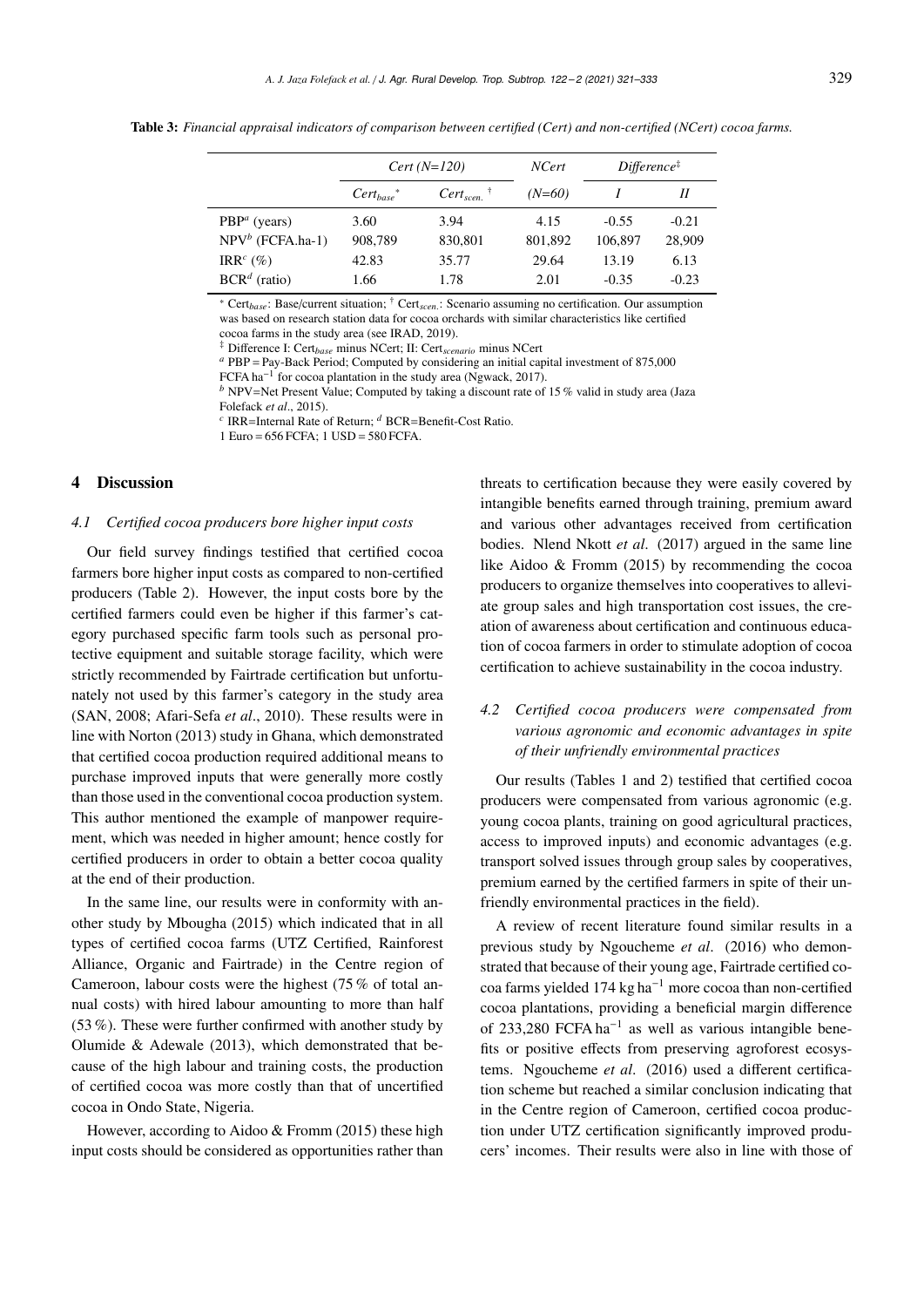Olumide & Adewale (2013), which demonstrated that certified cocoa production in Nigeria increased producer income. However, according to Gockowski *et al*. (2013), the profitability of Rainforest Alliance certified shade-grown cocoa production (RA-Cocoa) in Ghana, even though generated positive returns, was in all of the policy scenarios, inferior to that of high-tech (no-shade intensified system) production promoted by government as a tool for attaining its objective of one million tonnes of cocoa production in 2012.

Nevertheless, although certification is being advertised and promoted by governments of the main cocoa producing countries who seek to maintain their leading position in a competitive cocoa international market requiring to ban the purchase of non-certified cocoa from its customers from 2025 onwards; care should however be taken to deliver certification documents only to more environmental friendly producers rather than to producers seeking just their profit maximization. Our field survey results indicated the high use of agrochemical products by certified farmers, which implied that Fairtrade certification was not effective in terms of increasing sustainability of cocoa production. It suggested that the more commercially oriented farmers sought Fairtrade certification and aimed to maximize their production. It might also suggest poor implementation and weak enforcement of the Fairtrade standard requirements.

Nonetheless, other previous studies revealed opposite results by testifying that, certified agroforestry based cocoa systems were generally considered to be more environmental friendly and might also limit soil erosion and enhancing soil fertility and biodiversity. This was the case of the study of Gockowski *et al*. (2013) which, concluded that the environmental services maintained at the plot level of RA-Cocoa production system were greater than those of the high-tech production system in Ghana. This corroborated findings in West and Central-Africa by Sonwa *et al*. (2014) that perennial agroforestry systems such as cocoa agroforestry were assets for Payment for Environmental Services (PES) such as carbon storage and biodiversity conservation, because of the potential of the resources that they could generate.

## *4.3 Financial appraisal indicators were more favourable to certified cocoa farms*

Results indicated that being a certified cocoa producer was more advantageous because it generated higher profit, NPV, IRR, BCR greater than one and shorter PBP. These results were consistent with those obtained by Olumide & Adewale (2013), which demonstrated that in Ondo State, Nigeria, certified cocoa production was more profitable with NPV equal to 2,238,090 FCFA ha<sup>-1</sup> and 1,062,329 FCFA ha<sup>-1</sup> for certified and non-certified farms, respectively. Another previous

research by Magne *et al*. (2014) in comparing the traditional cocoa agroforest systems with the intensified models of cocoa agroforest systems (similar to certified cocoa systems in this study) in southern Cameroon indicated that all farm types had positive NPV and the intensified systems had the highest NPV at all discounted rate scenarios.

These results were also similar to those obtained by Afari-Sefa *et al*. (2010) in Ghana who demonstrated that certified cocoa production was more profitable (BCR=1.05) than noncertified cocoa (BCR=0.97). However, this slight difference might not provide enough incentive for a producer to certify cocoa production. According to Asare *et al*. (2014), cocoa agroforest premiums alone are not attractive enough for farmers to shift from no shade cocoa to cocoa agroforestry. To encourage cocoa farmers to do so, premiums from cocoa agroforestry need to be tied with payments for full environmental benefits, including, rewards for carbon sequestration and biodiversity conservation.

## 5 Conclusion and recommendations

Cocoa certification is an innovation that is becoming more and more widespread in the main cocoa-producing countries. Its main objectives were to improve the quality of cocoa marketed, protect the environment and improve the well-being of the producers through income improvement programmes. Nevertheless, it remains an innovation of niche in Cameroon and whose effects are yet to be fully perceived. The costbenefit analysis of Fairtrade certification carried out in the South West region of the country revealed that non-certified cocoa producers had lower production costs than certified producers. However, certified producers had higher income than non-certified producers. The financial appraisal indicators of Pay-Back Period (PBP), Net Present Value (NPV), Internal Rate of Return (IRR) and Benefit-Cost Ratio (BCR) testified that the certified cocoa farms were more profitable than the uncertified cocoa farms. Hence, encouraging cocoa farmers to adopt the certification would increase their returns thereby improving their living conditions.

For the certified farmer's category, a scenario assuming no certification was analysed and the results testified that the profit as well as the value of each appraisal indicator (PBP, NPV, IRR, BCR) of this scenario ranged between the value of certified farmers under base/current situation and that of non-certified producers. This testified that even if a certified producer was not Fairtrade-certified, he/she would still earn higher profit than the non-certified group because of his/her younger and more productive cocoa orchard. We therefore conclude that material differences that character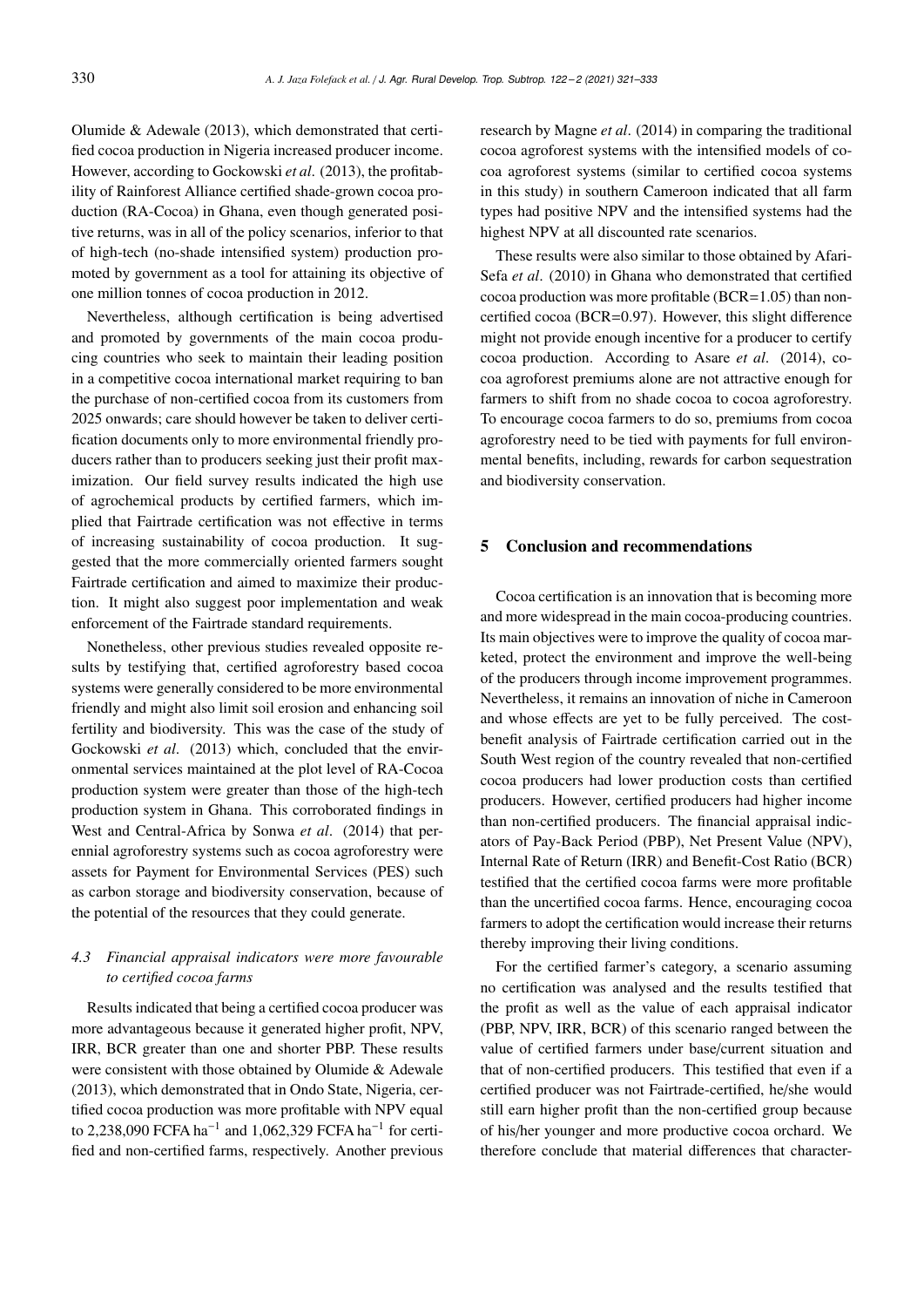ised each farmer's category strongly affected the profitability of their operations.

Notwithstanding, the current Fairtrade certification in no way obliges cocoa farmers the transition from noncertification of their farms to certified cocoa agroforestrybased cultivation systems. Nurturing a more extensive transition to certified cocoa agroforestry-based system would require close collaboration between cocoa producers, their organisations and certification bodies. It becomes imperative to cultivate and nurture such collaboration to promoting growth of more sustainable cocoa-growing systems in Cameroon.

In order to implement a successful transition from noncertified to certified cocoa agroforestry-based cultivation systems in Cameroon, it is recommended that the certified cocoa producers should regularly attend training programmes relating to certification and ensure careful application of more friendly environmental practices or good agricultural techniques that would allow them to reduce the costs of phytosanitary products and chemical fertilisers, improve their yield, and obtain better quality of cocoa. Furthermore, the non-certified producers should join the cooperatives in order to be able to sell at better prices and also to benefit from all the other services that the latter offers, inter alia, access to improved inputs, access to training and certification schemes, etc.

To the Cameroonian government, in order to harmonise and regulate the certification process of cocoa in the entire territory, the administrative authorities should set up a price stabilisation mechanism through a policy of the minimum price as it is done in the other cocoa producing countries. Such a price mechanism with a clear and significant difference between the purchase price of certified and conventional cocoa would encourage more producers to go to certification and thus improve their income. Furthermore, in order to motivate non-certified producers to engage the certification of their farm in future, the current cocoa premium (25 FCFA kg<sup>−</sup><sup>1</sup> ) from cocoa certification need to be improved or tied with payments for full environmental benefits, including, rewards for carbon sequestration and biodiversity conservation.

To the Fairtrade certification institutions, in respect to people's religion, culture and tradition in the study area; they should cooperate with reticent farmers' category by convincing them on the necessity to remove the old fruit species ("sacred trees") and replace them with new ones, which are more productive to raise their income.

#### *Acknowledgements*

This work received financial support from the German Federal Ministry for Economic Cooperation and Development (BMZ) commissioned and administered through the Deutsche Gesellschaft für Internationale Zusammenarbeit (GIZ) Fund for International Agricultural Research (FIA), [grant number: 16.7860.6-001.00]. We also thank the anonymous reviewers and editors for their constructive criticism, which helped to significantly improve our paper.

## *Conflict of interest*

The authors declare that they have no conflict of interest.

## References

- Aidoo, R., & Fromm, I. (2015). Willingness to adopt certifications and sustainable production methods among small-scale cocoa farmers in the Ashanti region of Ghana. *Journal of Sustainable Development*, 8(1), 33–43. http: //dx.doi.org/10.5539/jsd.v8n1p33.
- Afari-Sefa, V., Gockowski, J., Agyeman, N. F., & Dziwornu, A. K. (2010). Economic cost-benefit analysis of certified sustainable cocoa production in Ghana. In: Proc. of the joint 3rd African Association of Agricultural Economists (AAAE) and 48th Agricultural Economists Association of South Africa (AEASA) Conference, Cape Town, South Africa, September 19-23, 2010. https: //ageconsearch.umn.edu/record/97085.
- Asare, R., Afari-Sefa, V., Osei-Owusu, Y., & Pabi, O. (2014). Cocoa agroforestry for increasing forest connectivity in a fragmented landscape in Ghana. *Agroforestry Systems*, 88, 1143–1156.
- Fairtrade. (2012). Document explicatif pour le standard du commerce equitable fairtrade pour les organisations des petits producteurs. Fairtrade International (FLO), Bonner Talweg, Bonn, Germany.
- Gockowski , J., Afari-Sefa, V., Sarpong, D. B., Osei-Asare, Y. B. & Agyeman, N. F. (2013). Improving the productivity and income of Ghanaian cocoa farmers while maintaining environmental services: what role for certification? *International Journal of Agricultural Sustainability*, 11(4), 331–346.
- Houngnihim, R. A., Kpatchavi, A., & Tingbé-Azalou, A. (2012). Contribution des forêts sacrées à la gestion durable de l'environnement en région Agonlin au Bénin. In: Bojang, F. & Ndeso-Atanga, A. (Eds). L'interface forêtsagriculture: une zone de productivité accrue? *Nature* & *Faune*, 26(2), 44–47.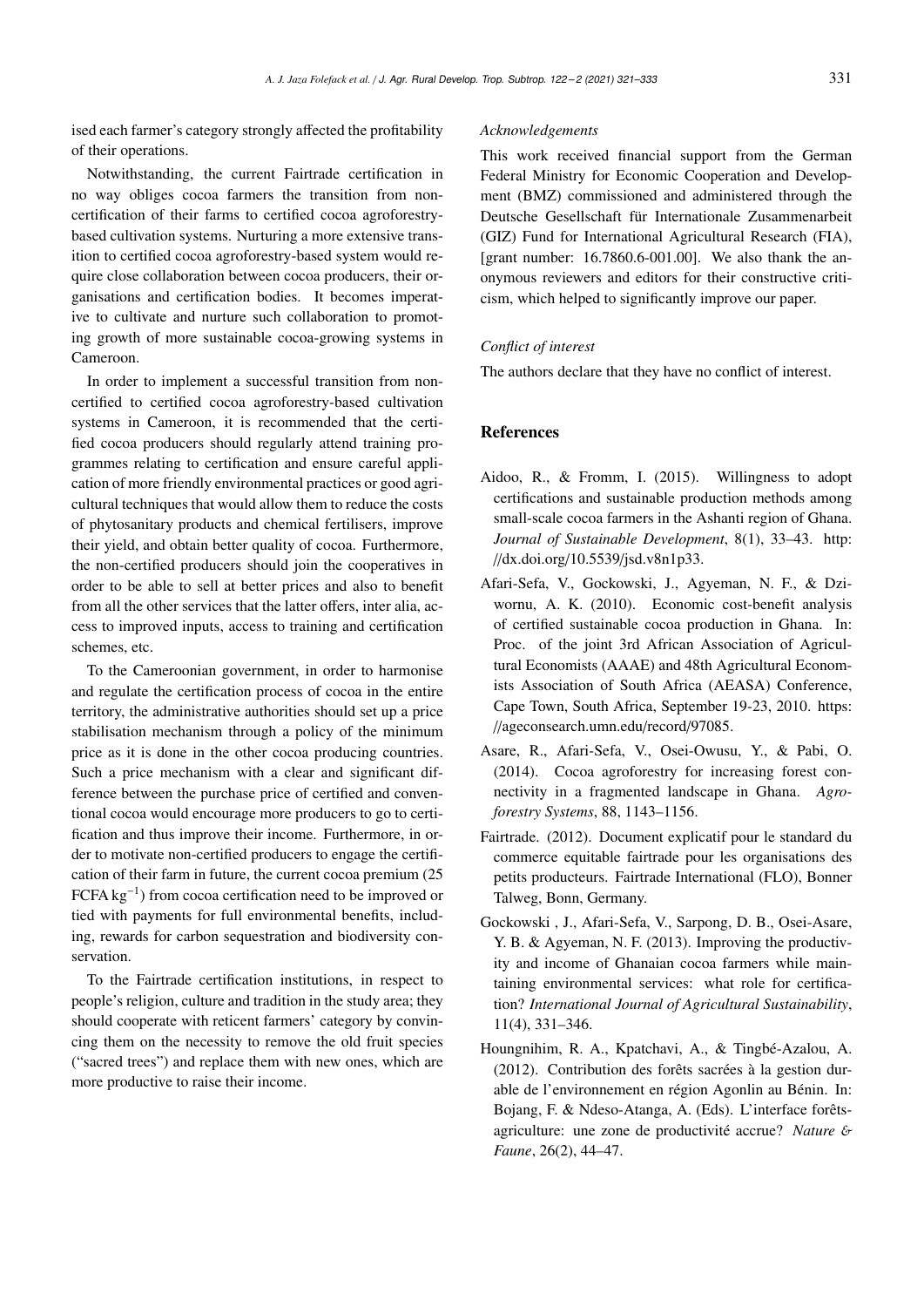- ICCO (International Cocoa Organisation). (2012). *Etude sur les coûts, les avantages et les désavantages de la certification du cacao (phase I)*. Rapport de consultation, Global Business Consulting Company (GBCC), Abidjan, Côte d'Ivoire.
- ICCO (International Cocoa Organisation). (2016). Cocoa year 2015/2016. *Quarterly bulletin of cocoa statistics*, XLII, 74–86.
- IRAD (Institut de Recherche Agronomique pour le Développement). (2019). *Meteorological indicators of main stations in the South-West region of Cameroon*. Institute for Agronomic Research and Development (IRAD), Yaoundé, Cameroon. http://www.iradcameroun.org. Last accessed on 01.06.2021.
- Jagoret, P., Ngogue, H. T., Bouambi, E., Battini, J.-L., & Nyassé, S. (2009). Diversification des exploitations agricoles à base de cacaoyer au Centre Cameroun: mythe ou réalité? *Biotechnologie, Agronomie, Société et Environnement*, 13 (2), 271–280.
- Jaza Folefack, A. J. (2016). Descriptive and logistic regression approaches for analysing the factors affecting the adoption of cocoa agroforests by farmers in the Centre region of Cameroon. *Russian Journal of Agricultural and Socio-Economic Sciences*, 5(53), 125–134. DOI: http: //dx.doi.org/10.18551/rjoas.2016-05.17.
- Jaza Folefack, A. J. (2015). The rural exodus of young farmers and its impact on the shortage of labour and food crop production in Cameroon: a computable General Equilibrium Model's analysis. *Journal of Human Ecology*, 49(3), 197–210.
- Jaza Folefack, A. J. & Darr D. (2021): Promoting cocoa agroforestry under conditions of separated ownership of land and trees: Strengthening customary tenure institutions in Cameroon. *Land Use Policy*, 108 (105524), 1–18. https://doi.org/10.1016/j.landusepol.2021.105524.
- Jaza Folefack, A. J., Eboutou, L. Y., Degrande, A., Moulende, T. F., Kamajou, F., & Bauer, S. (2015). Benefits from tree species' diversification in cocoa agroforests in the Centre region of Cameroon. *Russian Journal of Agricultural and Socio-Economic Sciences*, 11 (47), 3–13. DOI: http://dx.doi.org/10.18551/rjoas.2015-11.01.
- Jaza Folefack, A. J., Ngo Njiki, M. G., & Darr, D. (2019): Safeguarding forests from smallholder oil palm expansion by more intensive production? The case of Ngwei forest (Cameroon). *Forest Policy and Economics*, 101 (2019), 45–61. https://doi.org/10.1016/j.forpol.2019.01.016.
- Magne, A.N., Ewane, N.N., Yemefack., M., & Robiglio, V., (2014). Profitability and implications of cocoa intensification on carbon emissions in Southern Cameroon. *Agroforestry Systems*, 88, 1133–1142.
- Mbougha, E. (2015). *Evaluation financière et socioenvironnementale de la certification Rainforest Alliance dans le secteur du cacao: cas des producteurs suivis par SIC CACAOS dans les régions du Centre et de l'Ouest Cameroun*. Mémoire de Fin d'Etudes en vue de l'obtention du diplôme d'Ingénieur Agronome (Option Economie et Sociologie Rurales); Faculté d'Agronomie et des Sciences Agricoles, Université de Dschang, Cameroun, 102 pp.
- Minader (Ministère de l'Agriculture et du Développement Rural). (2018). *Annuaire des statistiques du secteur agricole, campagne 2017*/*2018*. Division des Etudes et Projets Agricoles, Cellule des Enquêtes et Statistiques, Yaoundé, Cameroun.
- N'Dri, A.N. (2016). Impact de la certification sur le revenu des producteurs en Côte d'Ivoire. Invited paper presented at the 5th international conference of the African Association of Agricultural Economists (AAAE), September 23-26, 2016, Addis Ababa, Ethiopia.
- Nerlove, M. (1958). *The dynamics of supply estimation of farmer's response to price*. Baltimore, John Hopkings University Press, USA.
- Ngoucheme, R., Kamdem, C.B., Jagoret, P. & Havard, M. (2016). Impact de la certification sur les performances agro-économiques des producteurs de cacao du Centre Cameroun. Invited paper presented at the 5th international conference of the African Association of Agricultural Economists (AAAE), September 23-26, 2016, Addis Ababa, Ethiopia.
- Ngwack, F.S. (2017). *Analyse coût-bénéfice de la production de cacao certifié dans le Sud-Ouest Cameroun: cas de la certification Fairtrade*. Mémoire de Fin d'Etudes en vue de l'obtention du diplôme d'Ingénieur Agronome (Option Economie et Sociologie Rurales). Faculté d'Agronomie et des Sciences Agricoles, Université de Dschang, Cameroun, 96pp.
- Nkouedjo, L. L., Mathe, S., Fon, D. E., Geitzenauer, M., & Manga, A. A. (2020). Cocoa marketing chain in developing countries: How do formal-informal linkages ensure its sustainability in Cameroon?. *Geoforum*, 117, 61–70.